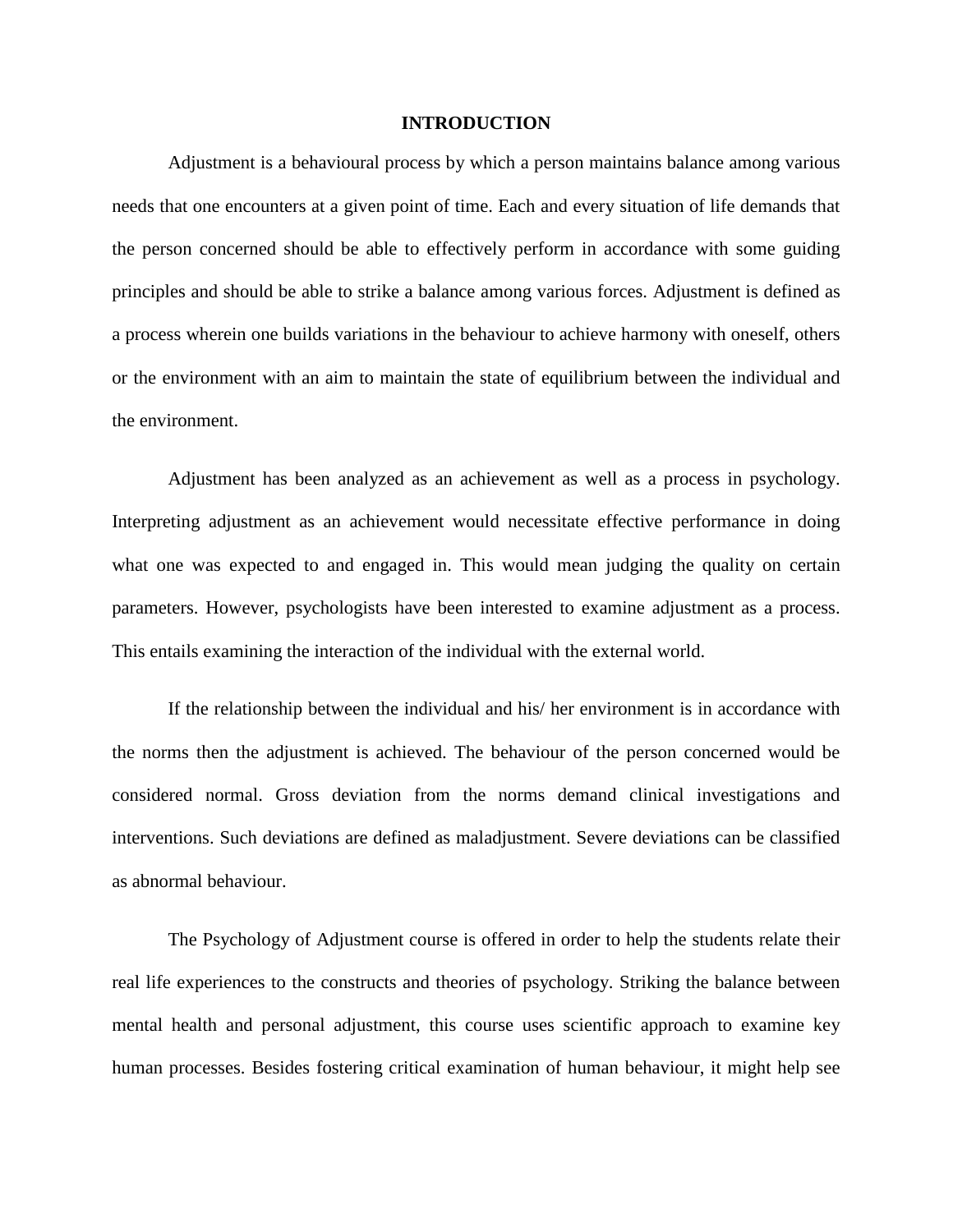things in a broader perspective. It does provide an opportunity for self-reflection and understanding. A possible range of behaviour in any given situation is repeatedly taken as examples and analyzed to understand what constitutes normality and hence shows the level of adjustment and what falls short and is interpreted as maladjustment. It runs on the brink of psychopathology and touches it only in the last module, except two topics.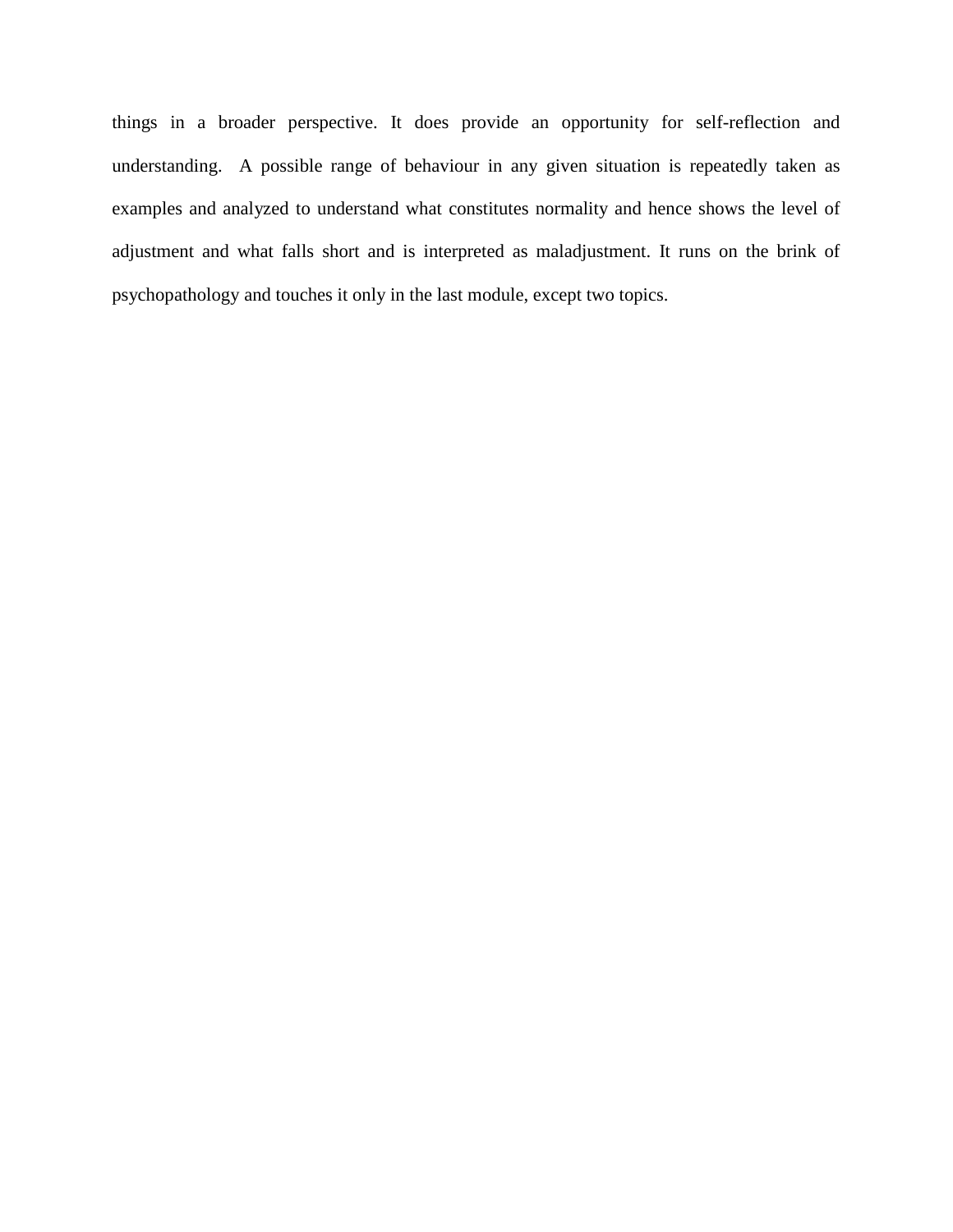#### **Module-1**

### **Human Adjustment Process**

### **Biomedical Model**

The biomedical model explains a disease in terms of measurable deviation of biological variables from the norm. Hence, psychiatric symptoms and other behavioural aberrations are explained in terms of biochemical or neurophysiological processes. It dominates not only for physical illnesses but also for behavioural aberrations. However, concerns have been raised for an inclusive medical model as the present model provides explanation at the cost of social and behavioural explanations. "In all societies… the major criteria for identification of disease have always been behavioral, psychological, and social in nature. Classically, the onset of disease is marked by changes in physical appearance that frighten, puzzle, or awe, and by alterations in functioning, in feelings, in performance, in behaviour, or in relationships that are experienced or perceived as threatening, harmful, unpleasant, deviant, undesirable, or unwanted" (Engel, 1977, p. 130). In order to take care of such behaviour individual and institutions have been recognized and chosen by the society. Hence, the profession and the institutions are an outcome of social needs. It has been realized that the diagnosis, treatment and prevention has perhaps digressed from its social context to fit the scientific temperament of the discipline. There is a need to increase proximity between the medical taxonomy and the social categorization of a disease or disorder.

Psychologists like Rogers and Maslow have also criticized the medical model adopted in psychology as it "might serve to help people in one sense but that it also served to alienate and damage people in another" (Joseph & Linley, 2006). As explicated by Maddux et al., (2004),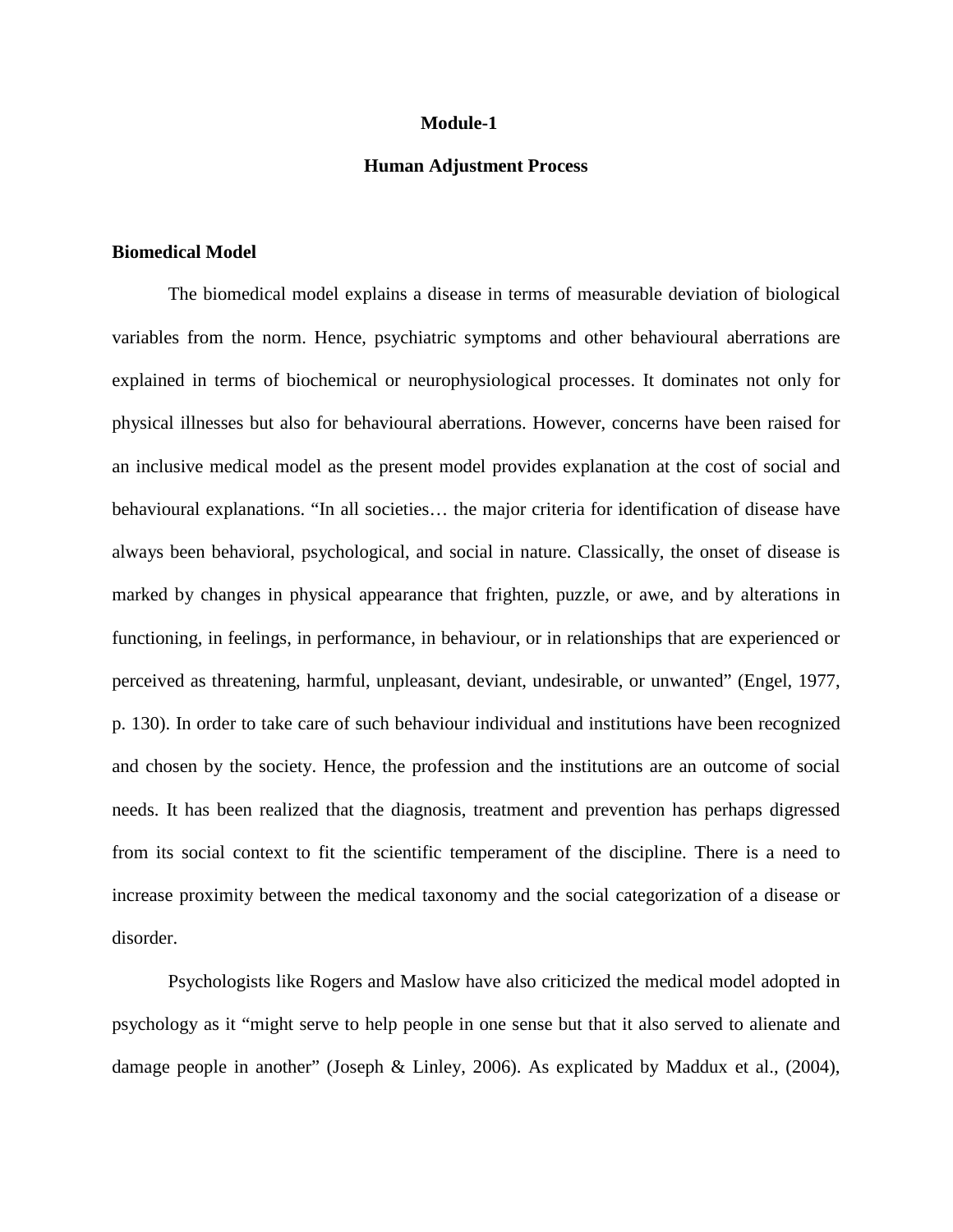identification and categorization of disorders are 'heuristic social artifacts that serve the same sociocultural goals as do our constructions of race, gender, social class, and sexual orientation...**.** Such categorizations are some form of socially constructed evaluation. As argued by Reznek (1987), "to call a condition a disease 'is to judge that the person with that condition is less able to lead a good or worthwhile life' " (cited in Maddux et al., 2004). Adopting medical model to human behaviour would mean pathologizing behavioural characteristics that are not consistent with the majority view. It has been further argued that majority does not actually represent the whole of society with its inherent diversity; rather it represents the 'ideals of the powerful individuals and institutions'. It is guided by the tendency to maintain social order that suits those who are powerful in the society.

The wave of change is visible in the medical field as well as psychology. Acceptance of areas such as preventative and holistic medicine in medical sciences and health and positive psychology in behavioural sciences confirm this transformation.

# **Medical Model and Psychological Adjustment**

You can clearly see the disadvantage of applying the medical model to mental disorders and behavioural aberrations. The model does not allow you to understand the full range of human functioning, rather it emphasizes on the negativities by highlighting pathology. The strength of human being is disregarded. Throughout this course our focus would be more or less on the realization of human potential. The personal and social lives are supposed to be harmonious and the disruption could contribute to mental pathology. However, psychology is full of examples where life adversities have added positively to the person's life. Conversely, there are several examples of extreme behaviours that have very high social acceptability. The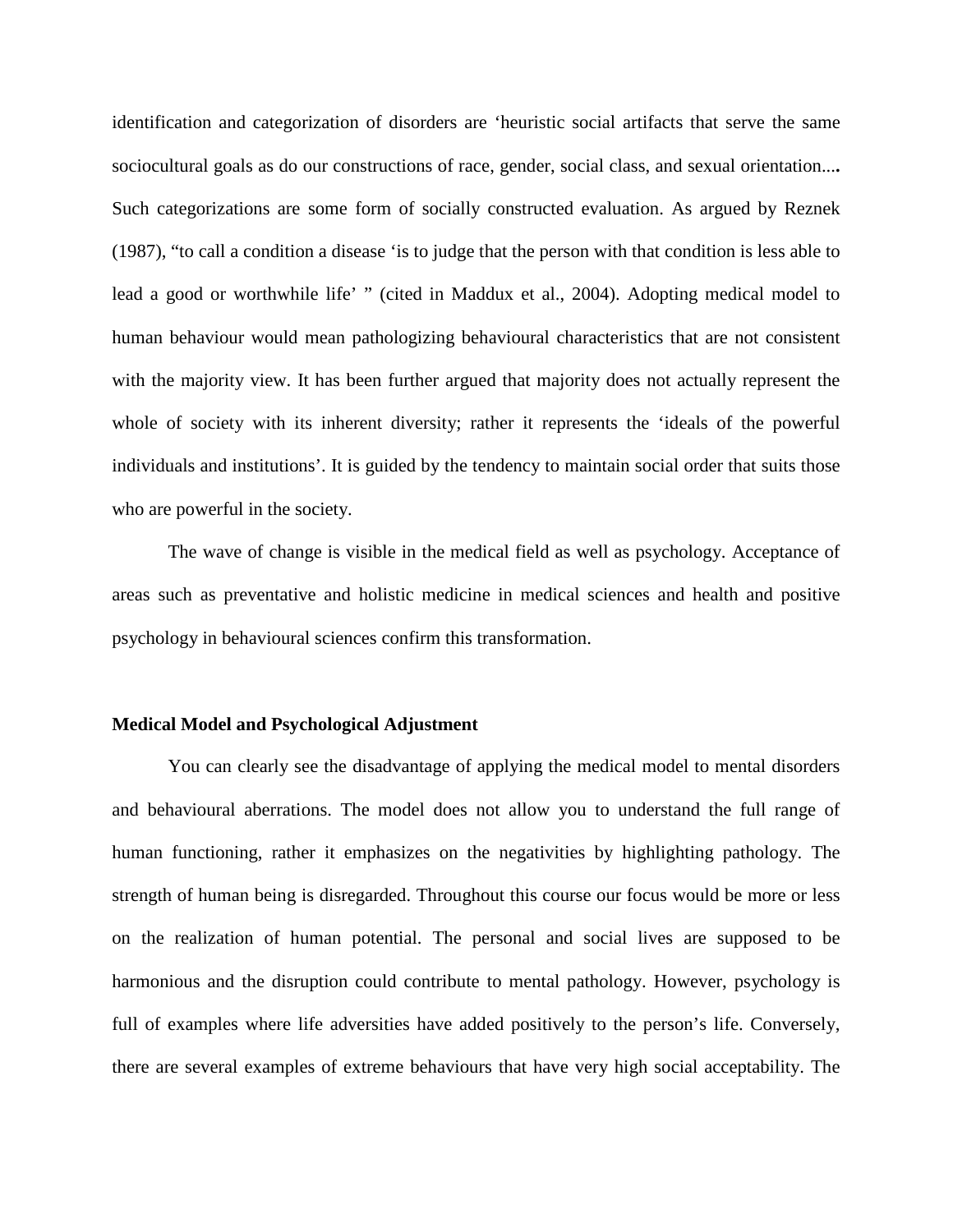people concerned engaged in such actions have also reported their personal life much more satisfying. Of late there have been studies of normal and superior individuals. Attempts have been made to plot the processes of integration and adjustment of these individuals.

## **Adjustment Process**

Adjustment refers to a process wherein one builds variations in the behaviour to achieve harmony with oneself, others or the environment with an aim to maintain the state of equilibrium between the individual and the environment. It is imperative that adjustment will encourage certain changes so that the optimum relationship between the self and surrounding can be achieved and maintained. Take example of someone who has been diagnosed with life threatening disease. What are the possible reactions? One might be very tense anticipating imminent death, someone else might show denial thinking how can this happen to him/ her whereas someone could show anger thinking why him or her. There exists a whole range of possibilities. Psychological adjustment is that critical processes that will help the person achieve harmony with his/ her current state, thus also leading to acceptance. Satisfaction of psychological needs through social networks facilitates social and cultural adjustments. Human beings learn the dynamics of the network from these experiences. Changes in the environment triggers the interpersonal activities that can help achieve the needs. This serves two purposes— meeting needs in the changed environment and increasing expectancy of meeting needs in the future.

Thus, adjustment process engages inner-inner as well as an inner-outer relationship. This relationship could be harmonious or conflicting. The harmony and conflict within and among one's behaviour, value-belief systems, affective reactions, etc works as major determinants of adjustment. It is a continuous process but most of us are able to strike it. The very understanding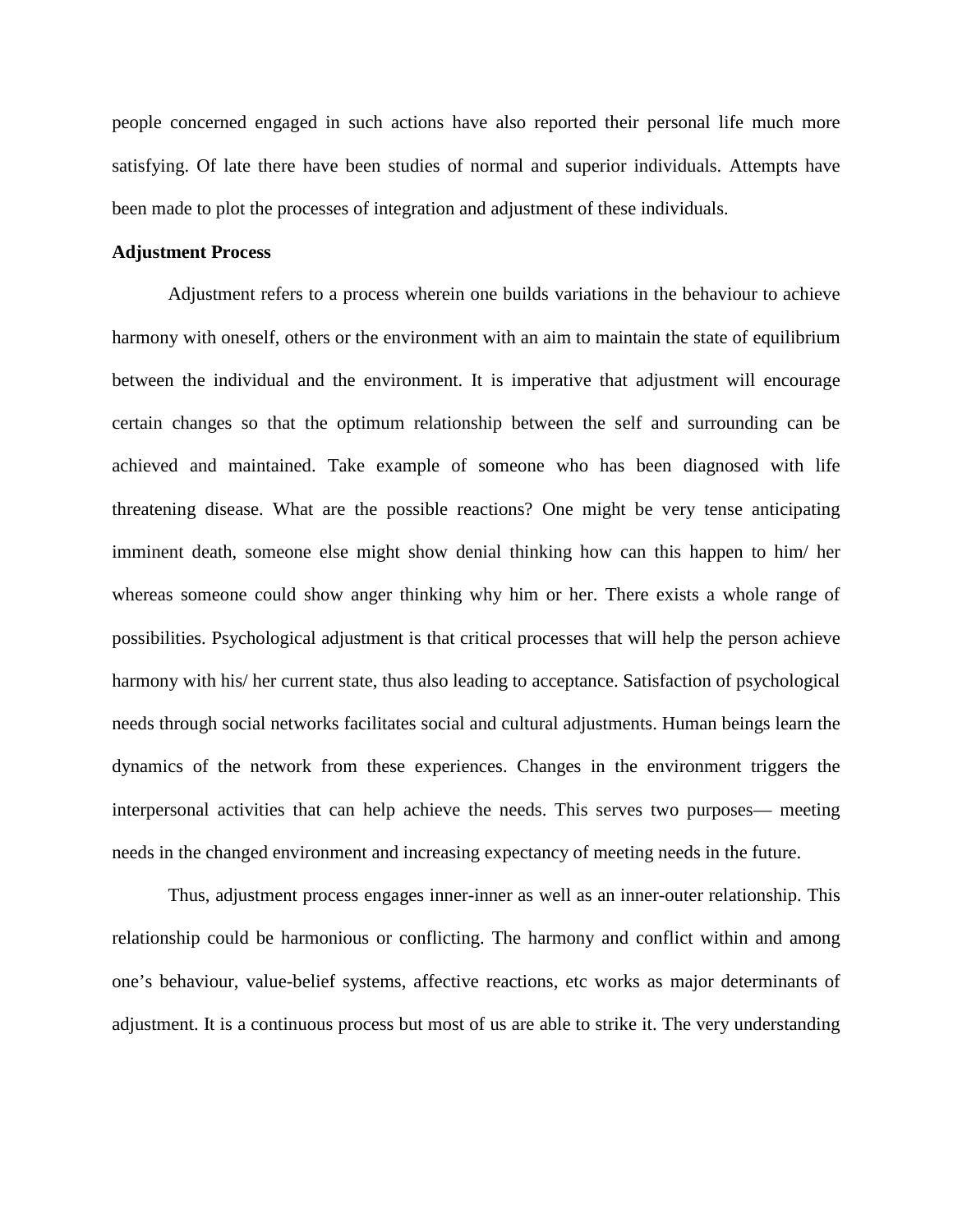of this process also makes us appreciate whether the other person is adjusted or not. Discordance and inconsistency within and among these determinants is interpreted as maladjustment.

Adjustment also demands that one should strike balance between needs and environmental obstacles. Let us understand it with the help of the figure given below.



A commonly understandable process of adjustment comprises of four fractions. Initially one has a need or motive that makes him/ her persist with goal directed behaviour. In an order to overcome the barriers, one explores various activities to overcome it. This is the moment when one also experiences thwarting of the needs. Subsequently, many of the exploratory behaviour are eliminated. One learns how to achieve the goal. Successful accomplishment makes the person develop perfection in goal directed behaviour. However, the barriers are largely unanticipated and this makes adjustment a continuous process.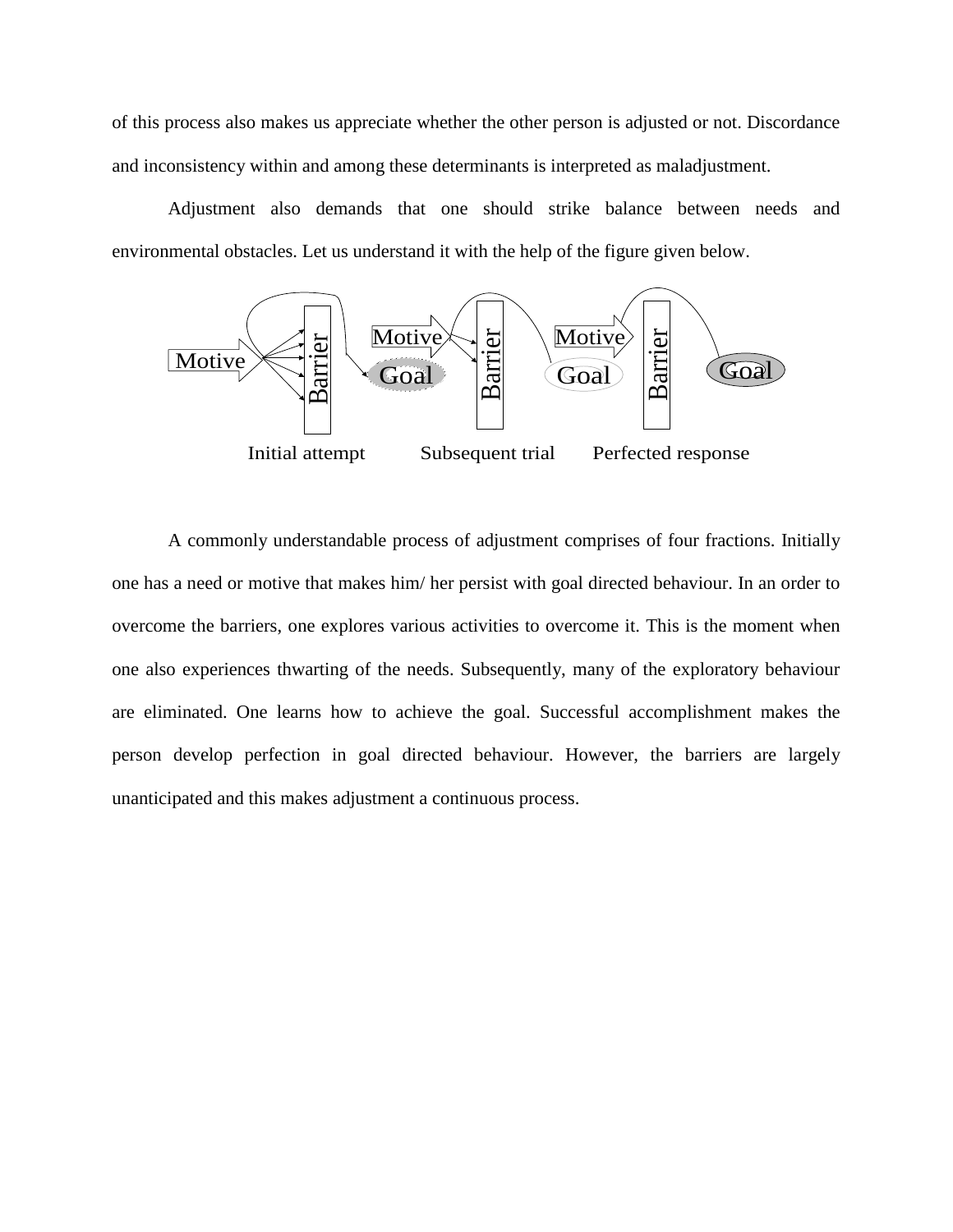## **Adjustment: "The Normality"**

The social construction of adjustment is equally important to understand. One of the connotations of adjustment is "normal". It is essential for us to be aware of those classificatory measures that are commonly used by people to construe "normality". "Normal" can be understood as — a statistical norm, an ideal standard, or a behaviour that is neither abnormal nor subnormal.

As discussed above the view of powerful majority prevails. If the majority of people in a given society accept a particular way of life to be correct then anyone who deviates from that norm is likely to be unaccepted and designated not to be "normal". Let us take the example of marriage. Hinduism describes marriage as a *sanaskar*. It is thirteenth of the sixteen *sanskars* and hence is a sacred act. Legally speaking, section 5 of the Marriage Act, 1955, which extends to all Indians except those residing in the State of Jammu and Kashmir puts the following conditions for a Hindu marriage—

- (i) neither party has a spouse living at the time of the marriage;
- (ii) at the time of the marriage, neither party-
	- (a) is incapable of giving a valid consent to it in consequence of unsoundness of mind; or
	- (b) though capable of giving a valid consent, has been suffering from mental disorder of such a kind or to such an extent as to be unfit for marriage and the procreation of children; or
	- (c) has been subject to recurrent attacks of insanity;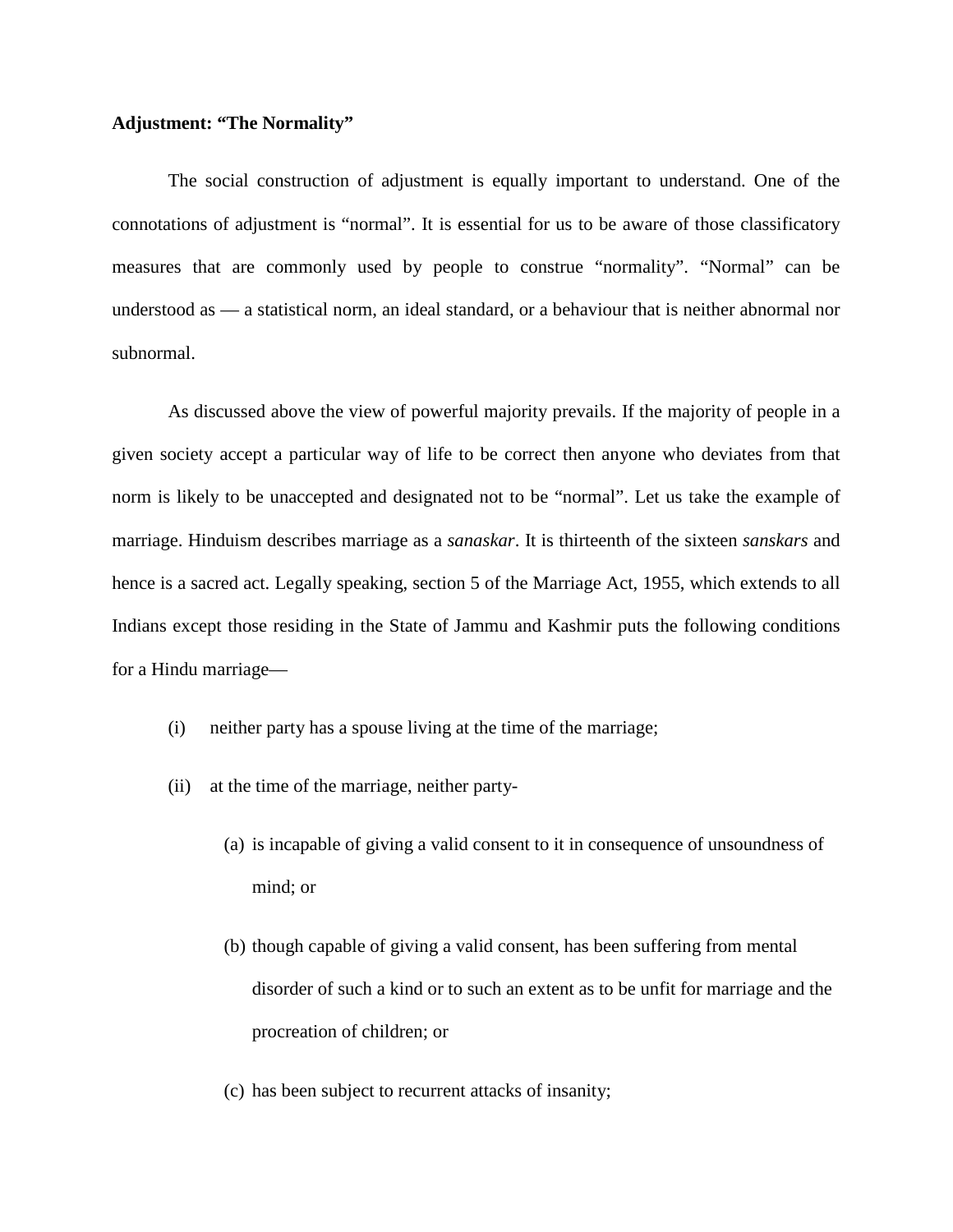[**Note:** only selected part of the Marriage Act, 1955, has been reproduced here.]

Overall in most of the sections of the Indian society marriage with a single partner has been practiced. Socially, morally, and legally monogamy is the norm and hence the "normal" form of marriage. Although legally valid for the entire nation, except one state, if you look at the social practices in certain regions of India a different picture will emerge. You will find polygamy (sex with multiple spouses) being practiced in both the forms, polygyny (man with multiple wives) as well as polyandry (woman with multiple husbands). For example, the *Jaunsar Bawar* in the state of Uttarkhand practices polyandry. You will find polyandry in the matrilineal community of *nair*s in Kerala. In the Himalayan foothills in the state of Himachal Pradesh women marries the eldest son of the family but lives as wife of all the brothers. This is fraternal polyandry. The *Toda* community in the Nilgiri plateau of South India also practices fraternal polyandry. On the other hand in the *Khasi*s of Meghalaya and the Nyishis of Arunachal Pradesh you will find non-fraternal polyandry being practiced. However, with the spread of modern lifestyle these customs are slowly being phased out. What is important to note is that although various practices prevailed in the society, the majority view became the norm and also the law.

Why was such norm evolved? Does it have to do with faithfulness and loyalty? If you analyze the norms from this point of view, you realize that all these criteria have come out of socially constructed evaluations. Faithfulness and loyalty are idealistic concepts. Thus, the definition of "normal" has come out of value-oriented idealistic concept of adjustment. Once you have value-oriented idealistic concept you can profess emulation of such concepts and those who fall short can easily be classified as good, bad, better or worse. Those who show gross deviation are not "normal".